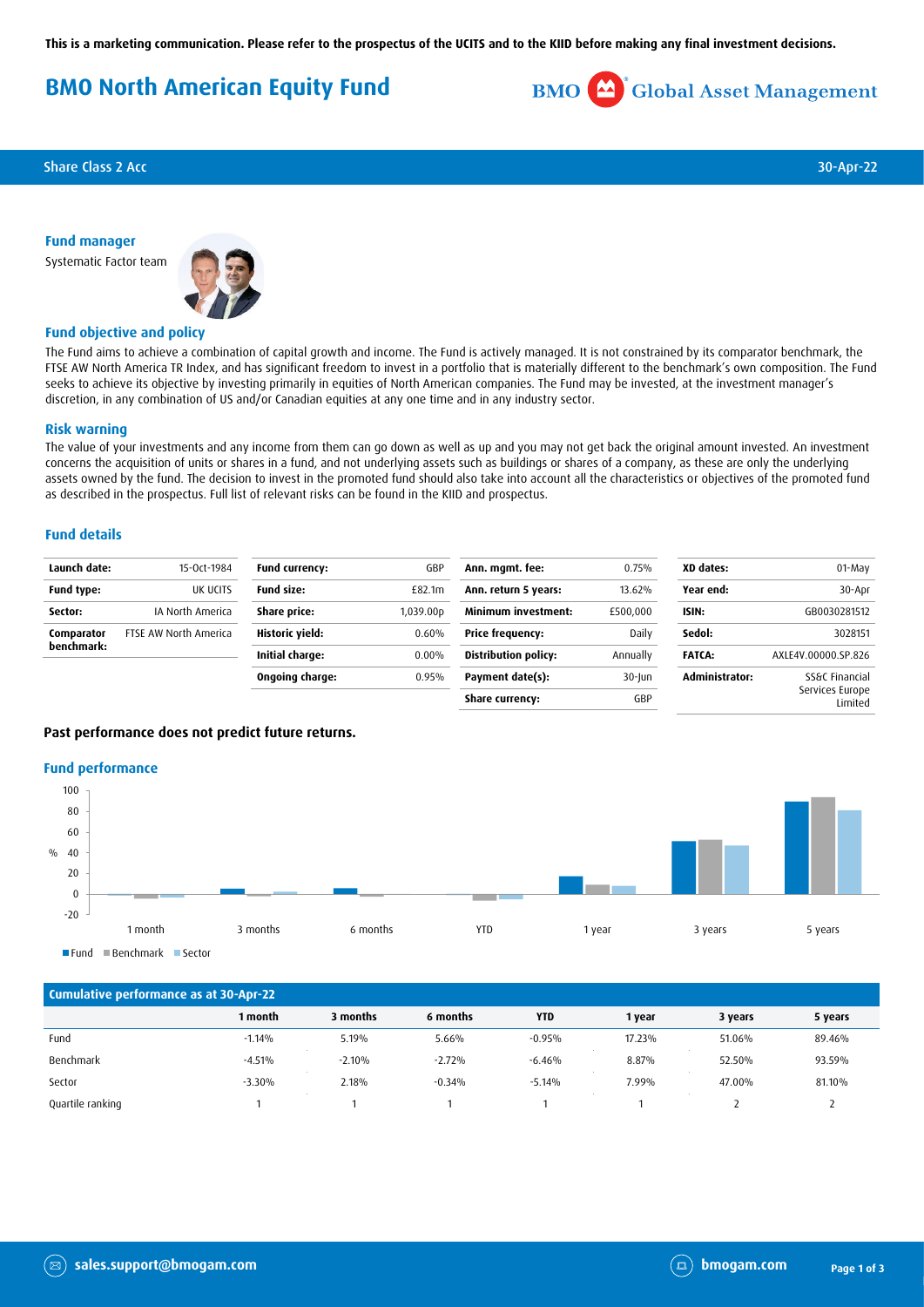# Share Class 2 Acc 30-Apr-22

| Discrete performance as at 30-Apr-22 |                           |                           |                           |                           |                           |                           |                          |                          |                           |                           |
|--------------------------------------|---------------------------|---------------------------|---------------------------|---------------------------|---------------------------|---------------------------|--------------------------|--------------------------|---------------------------|---------------------------|
|                                      | <b>Apr-21</b><br>- Apr-22 | <b>Apr-20</b><br>– Apr-21 | <b>Apr-19</b><br>- Apr-20 | <b>Apr-18</b><br>- Apr-19 | <b>Apr-17</b><br>- Apr-18 | <b>Apr-16</b><br>- Apr-17 | Apr-15<br>- Apr-16       | Apr-14<br>- Apr-15       | <b>Apr-13</b><br>- Apr-14 | <b>Apr-12</b><br>- Apr-13 |
| Fund                                 | 17.23%                    | 28.90%                    | $-0.03%$                  | 14.90%                    | 9.15%                     | 31.32%                    | 1.68%                    | 28.58%                   | 13.87%                    | 19.82%                    |
| Benchmark                            | 8.87%                     | 34.89%                    | 3.85%                     | 19.37%                    | 6.35%                     | 33.13%                    | 4.77%                    | 23.01%                   | 10.57%                    | 20.88%                    |
| Sector                               | 7.99%                     | 32.27%                    | 2.85%                     | 15.69%                    | 6.49%                     |                           |                          | $\overline{\phantom{a}}$ |                           | $\sim$                    |
| Quartile ranking                     |                           |                           |                           |                           |                           |                           | $\overline{\phantom{a}}$ |                          |                           |                           |

Source: BMO Global Asset Management, Lipper as at 30-Apr-22. Performance data is in GBP terms. Performance returns are based on NAV figures. All fund performance data is net of management fees. Please note that the fund is priced at midday daily whilst the index return reflects the price at close of trading. Costs may increase or decrease as a result of currency and exchange rate fluctuations.

| <b>Top 10 holdings</b>  |         | <b>Sector allocation</b> |       |
|-------------------------|---------|--------------------------|-------|
| Alphabet Inc            | 7.4%    | Technology               | 30.6% |
| Apple Inc               | 5.6%    | Health Care              | 15.8% |
| Bristol-Myers Squibb Co | 3.2%    | Consumer Discretionary   | 11.7% |
| Morgan Stanley          | 3.2%    | Industrials              | 11.2% |
| Accenture PLC           | $3.1\%$ | <b>Financials</b>        | 10.7% |
| Broadcom Inc.           | 2.9%    | Consumer Staples         | 5.9%  |
| Berkshire Hathaway Inc  | 2.7%    | Utilities                | 3.7%  |
| Microsoft Corp          | 2.3%    | Energy                   | 3.4%  |
| Salesforce Inc          | 1.8%    | 0ther                    | 6.6%  |
| Gilead Sciences Inc.    | 1.8%    | Cash                     | 0.5%  |

| <b>Net dividend distributions</b><br>(Pence) |      |  |  |  |
|----------------------------------------------|------|--|--|--|
| 2018                                         | 6 14 |  |  |  |
| 2019                                         | 8.02 |  |  |  |
| 2020                                         | 7.81 |  |  |  |
| 2021                                         | 5.17 |  |  |  |
| 2022                                         | 0.00 |  |  |  |

| Q1 2022 Active engagement<br>report     |         |
|-----------------------------------------|---------|
| <b>Business Conduct</b>                 | 4       |
| Climate Change                          | 77      |
| Corporate Governance                    | 24      |
| <b>Environmental Standards</b>          | 24      |
| Human Rights                            | 26      |
| Labour Standards                        | 25      |
| Public Health                           | 17      |
| Last 2 quarters: companies<br>countries | 38<br>3 |

| Glossary         |                                                                                                                                                                                                                                                                                                                                                                                                                                                                                       |
|------------------|---------------------------------------------------------------------------------------------------------------------------------------------------------------------------------------------------------------------------------------------------------------------------------------------------------------------------------------------------------------------------------------------------------------------------------------------------------------------------------------|
|                  | Active Engagement Report We define engagement as dialogue between investors and companies with a focus on encouraging companies to address strategic issues including<br>environmental, social and governance factors. The objective of such dialogue with companies is to reduce risk and support long-term performance. The<br>table sets out, for the fund, the number of companies we have engaged with; the number of countries covered and the individual engagement<br>themes. |
| Quartile Ranking | A measure of performance where all funds within the sector are ranked and split into 4 groups. The best 25% performing funds are in the first (1)<br>quartile, the next 25% into the second (2) quartile and the worst 25% into the fourth (4) quartile.                                                                                                                                                                                                                              |